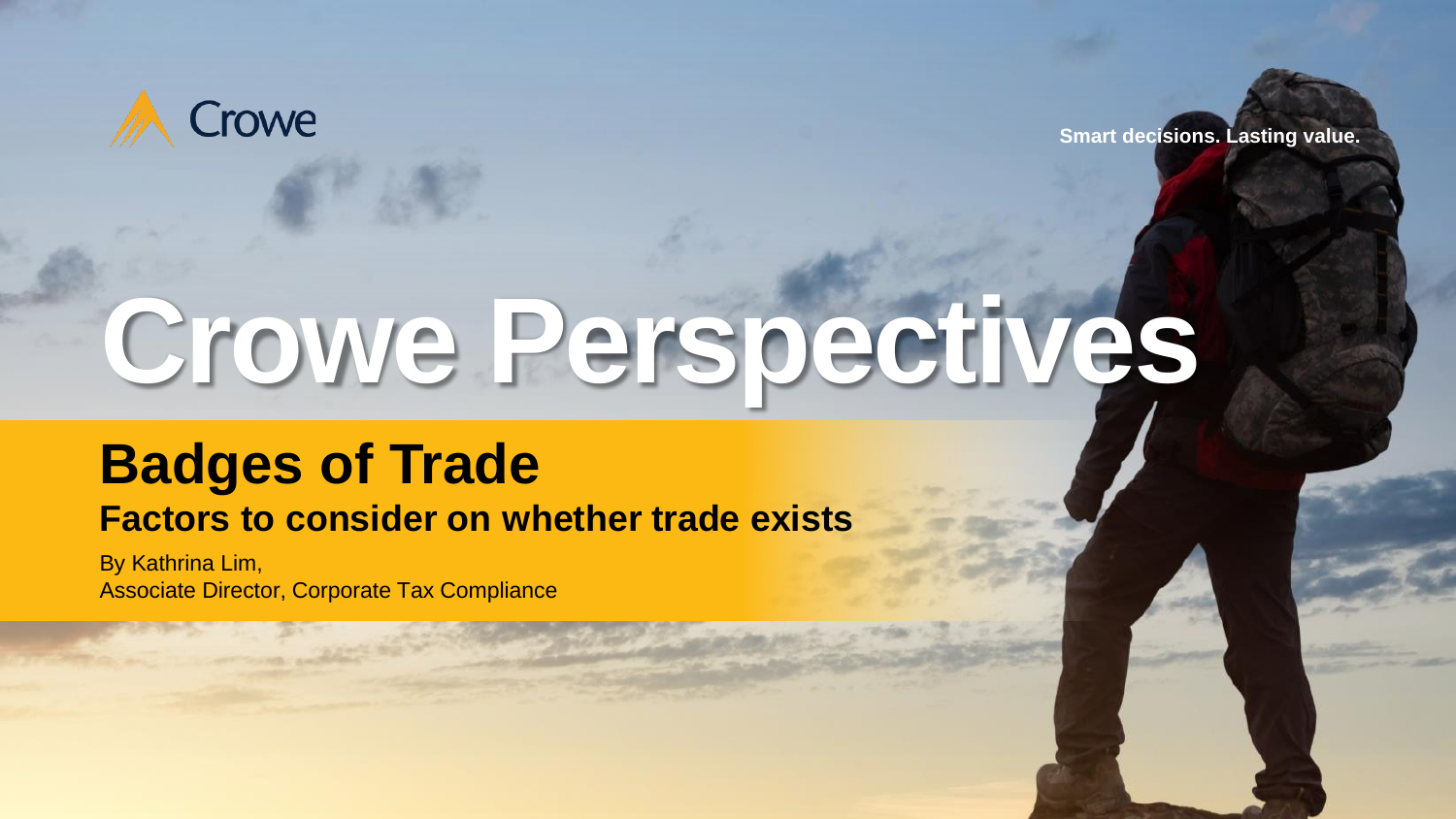# **Introduction**

Are profits made on the sale of art pieces, jewellery and collectibles taxable? Are proceeds from the sale of properties or shares subject to tax? Once there is a disposal of asset, the question that is always being asked is whether the gain on disposal is subject to tax. In ascertaining the taxability of such gains or receipts, the first task is to determine whether such gains or receipts arise from a capital transaction or a revenue transaction.

If a gain is treated as revenue in nature rather than capital in nature, the gain may be subjected to income tax under the Income Tax Act, 1967 (the Act). On the other hand, gains which are capital in nature are not taxable in Malaysia, except for gains derived from disposal of real properties or shares in real property companies.

Whether a gain arising from a transaction is capital or revenue in nature would depend on the facts and circumstances surrounding the transaction.

Gains from transactions conducted in the ordinary course of carrying on a business or consist of an element of an adventure in the nature of trade would be revenue in nature. On the other hand, gains from transactions that are one-off such as realisation of a long-term investment may indicate gains that are capital in nature.

The Act does not prescribe the circumstances an income or a gain is considered as a capital or revenue in nature. In practice, the principles laid down by the Courts in precedent tax cases collectively known as "badges of trade" are used as a guide in determining whether a person is carrying on trading activities or otherwise.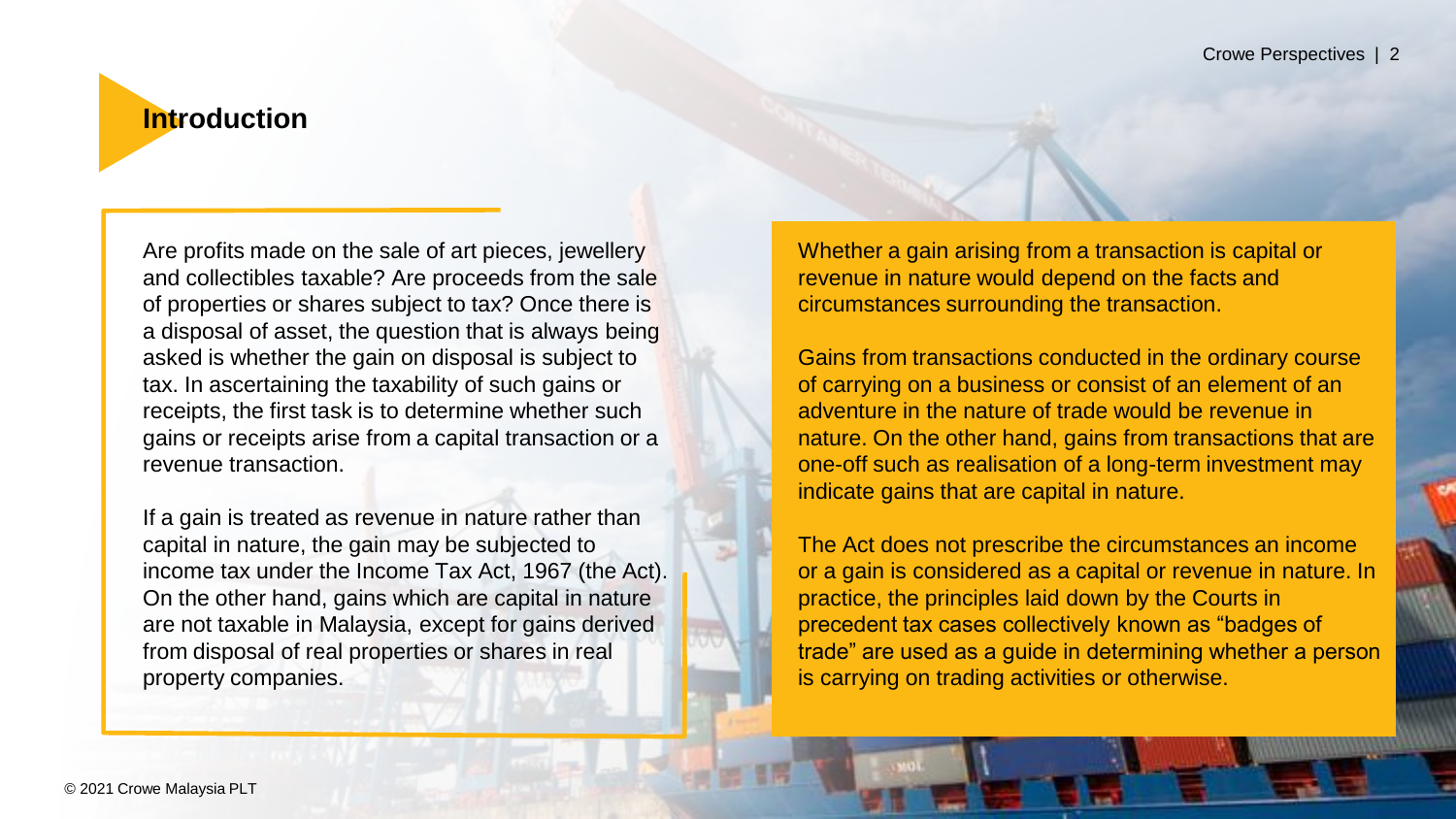## **Badges of trade**

The characteristic features of a trading activity, or the badges of trade as listed below, are used to test the existence of a trade or an adventure in the nature of trade:

- Motive or intention
- Trading interests in the same or similar field
- Nature of the asset
- Period of ownership
- Frequency of transactions
- Circumstances responsible for the realisation
- The way the sale was carried out
- Improvement made on the asset
- The method of financing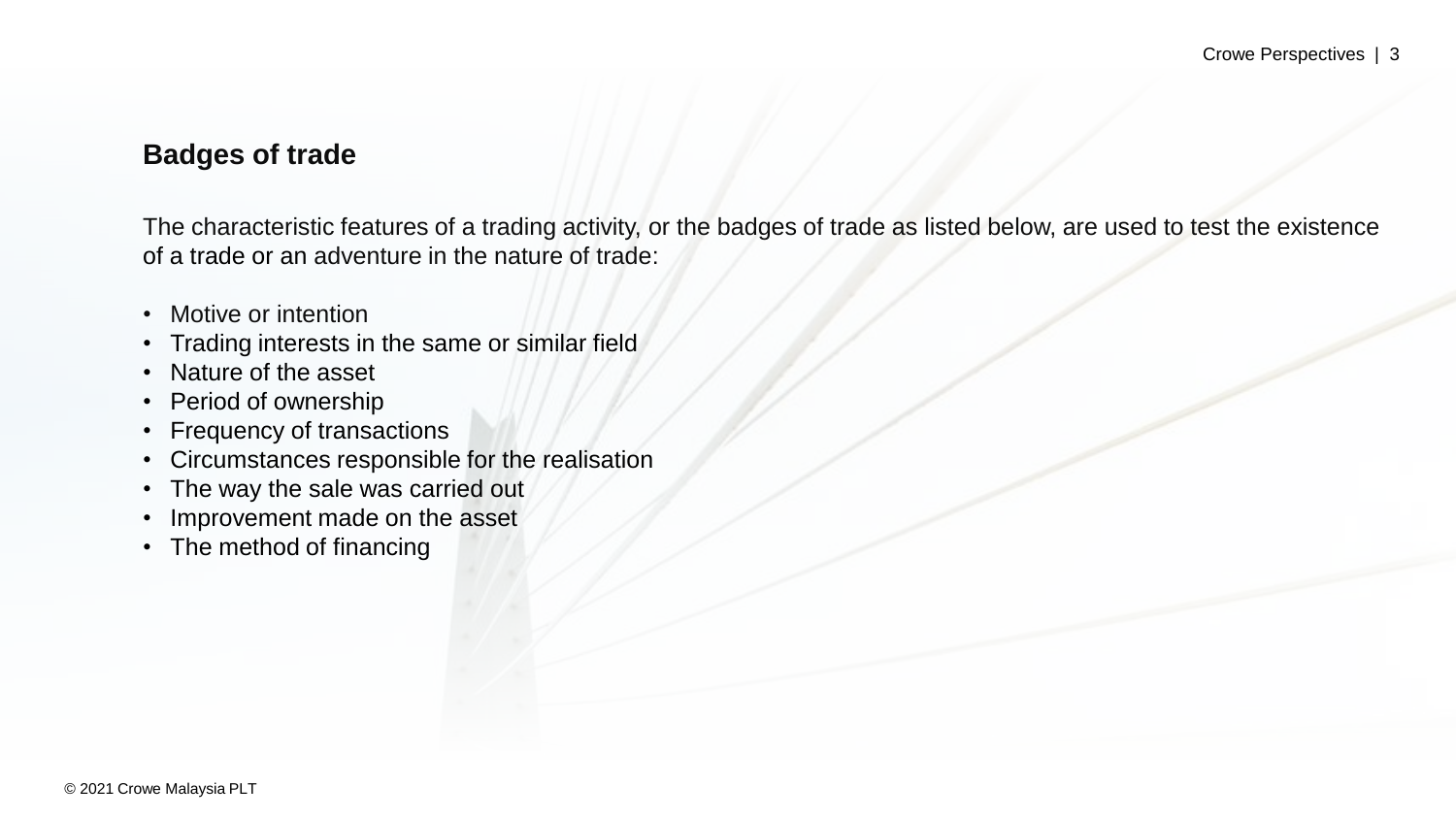# **Motive or intention**

If an asset is acquired with an intention to make a quick profit at the outset, it could indicate that trading activity exists. On the other hand, if the asset has been originally purchased with a view to hold it as an investment for capital appreciation, the gain from the subsequent sale would generally rank as a capital gain which is not subject to income tax.

# **Trading interests in the same or similar field**

If the transaction undertaken is in line with the ordinary business of a taxpayer, then the transaction will be construed as a trade transaction. On the other hand, if it is far removed from the taxpayer's normal business activity, it may not amount to a trade transaction.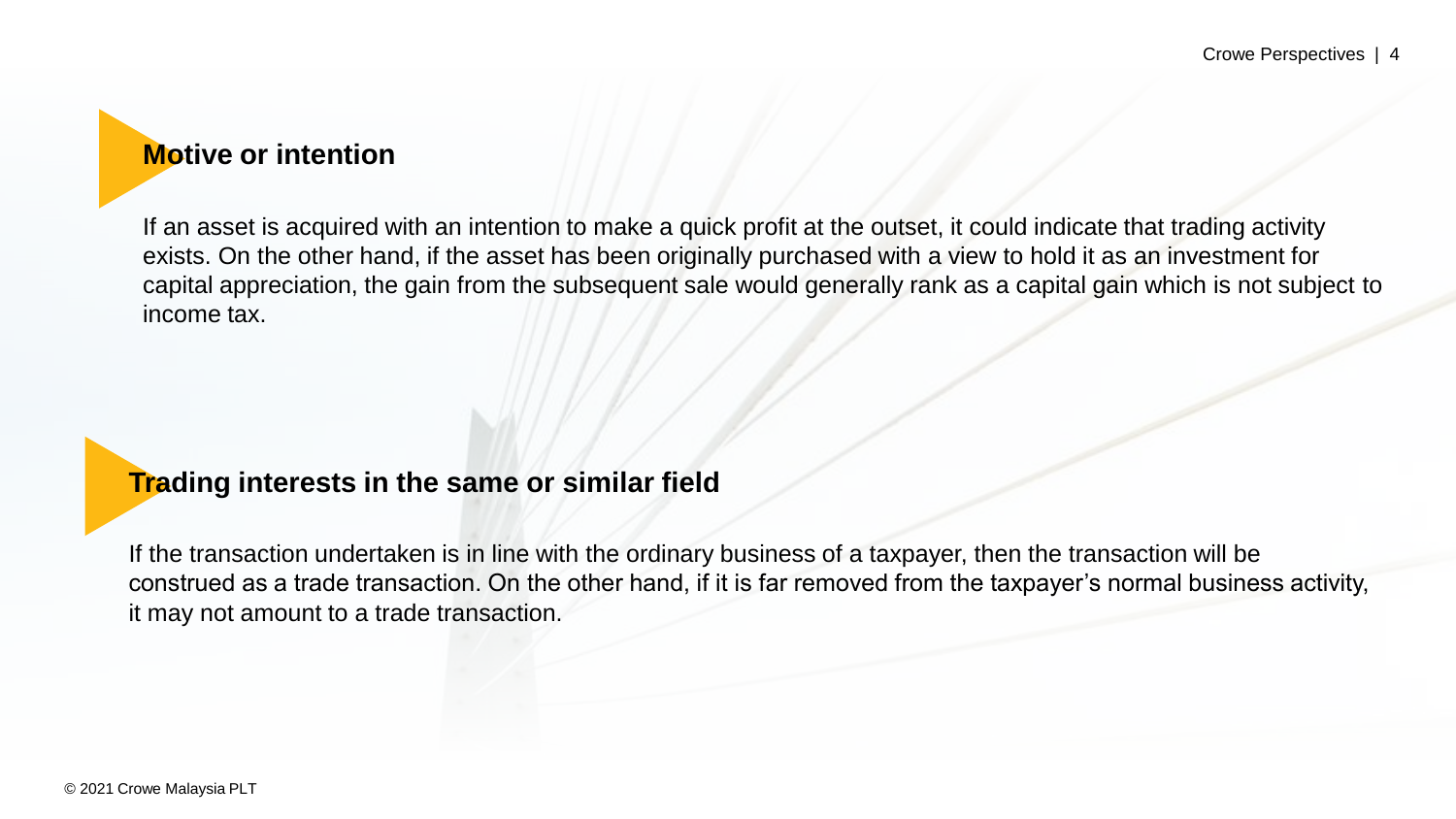# **Nature of the asset**

The manner an asset was acquired is an indicator of whether it was acquired for resale or that it was acquired for private use or as an investment. If it is inherited or gifted, it is a good indication that the asset was not acquired with a view to sale for profit.

Where an asset itself does not produce income or personal enjoyment to its owner merely by virtue of ownership, it is usually held to be trading in nature. On the other hand, an asset which was bought for own use and enjoyment with no indication of quick resale would generally not be regarded as a trading transaction. For example, a painting is acquired and hung on the living room wall, then this is likely to be considered as an investment rather than a trading asset.

However, if an asset is acquired in a very large quantity and cannot be retained for personal use, it is a pointer towards trade, not of enjoyment. For example, a taxpayer purchased one hundred boxes of milk powder in one single transaction, greatly in excess of what could be used by himself and his family, the transaction is more likely to be in the nature of trade rather than for personal enjoyment.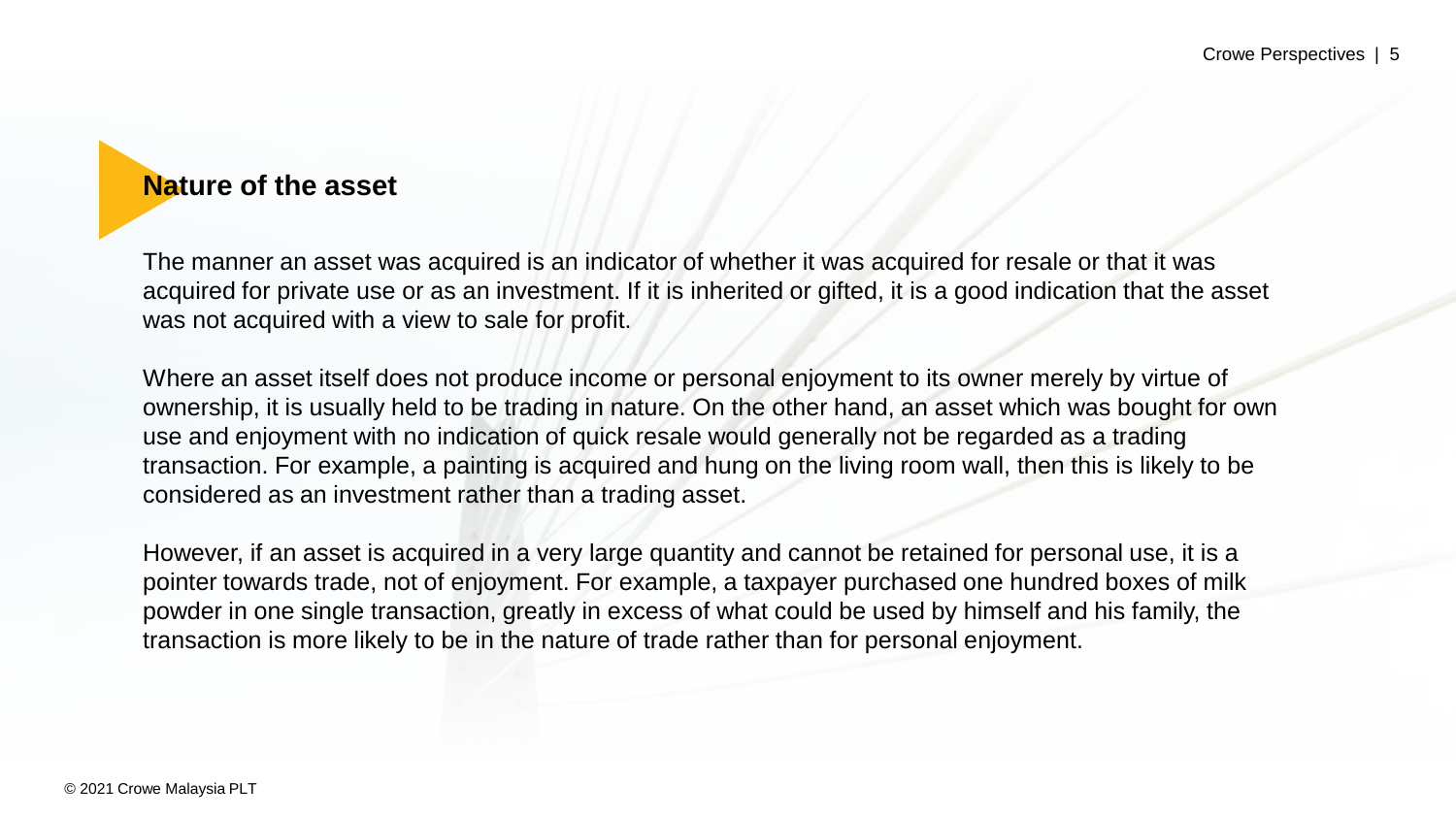# **Period of ownership**

Generally, an item purchased as an investment is often held for a long period of time whilst an item purchased for trade will be disposed of within a relatively short term in order to make profit. Hence, the longer the period of ownership of an item before its disposal, the stronger is the argument that the item is not purchased for trading purposes, but for investment.

# **Frequency of transactions**

If there is a series of similar transactions, it may tend to indicate that the purpose of acquisition is for a profit-making undertaking or scheme. If the profit is derived from an isolated transaction where the taxpayer takes an occasional swipe to make some money, it would usually be viewed as capital gain rather than profit which is related to a business.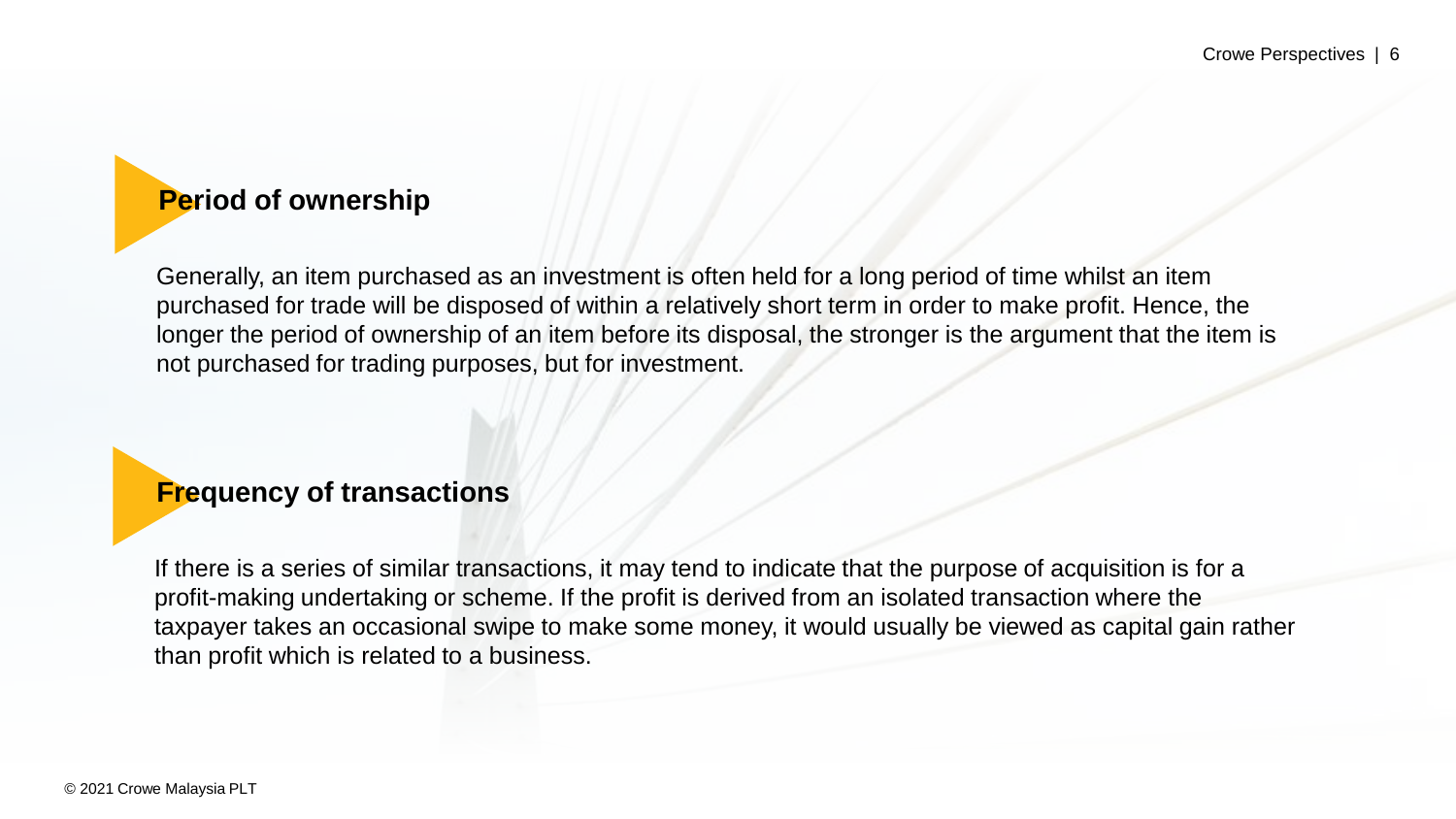# **Circumstances responsible for the realisation**

If the sale is occasioned by an unanticipated need for funds or following an unsolicited offer, such facts will tend to indicate that the sale is not made pursuant to a profit-making scheme. If the sale is part of a resale scheme for a quick profit, it may point towards a trading transaction.

## **The way the sale was carried out**

If the sales have been conducted via an organized activity, such as carrying out extensive advertising, opening of an office, employment of sales staff, etc., it would tend to indicate the presence of a profitmaking undertaking.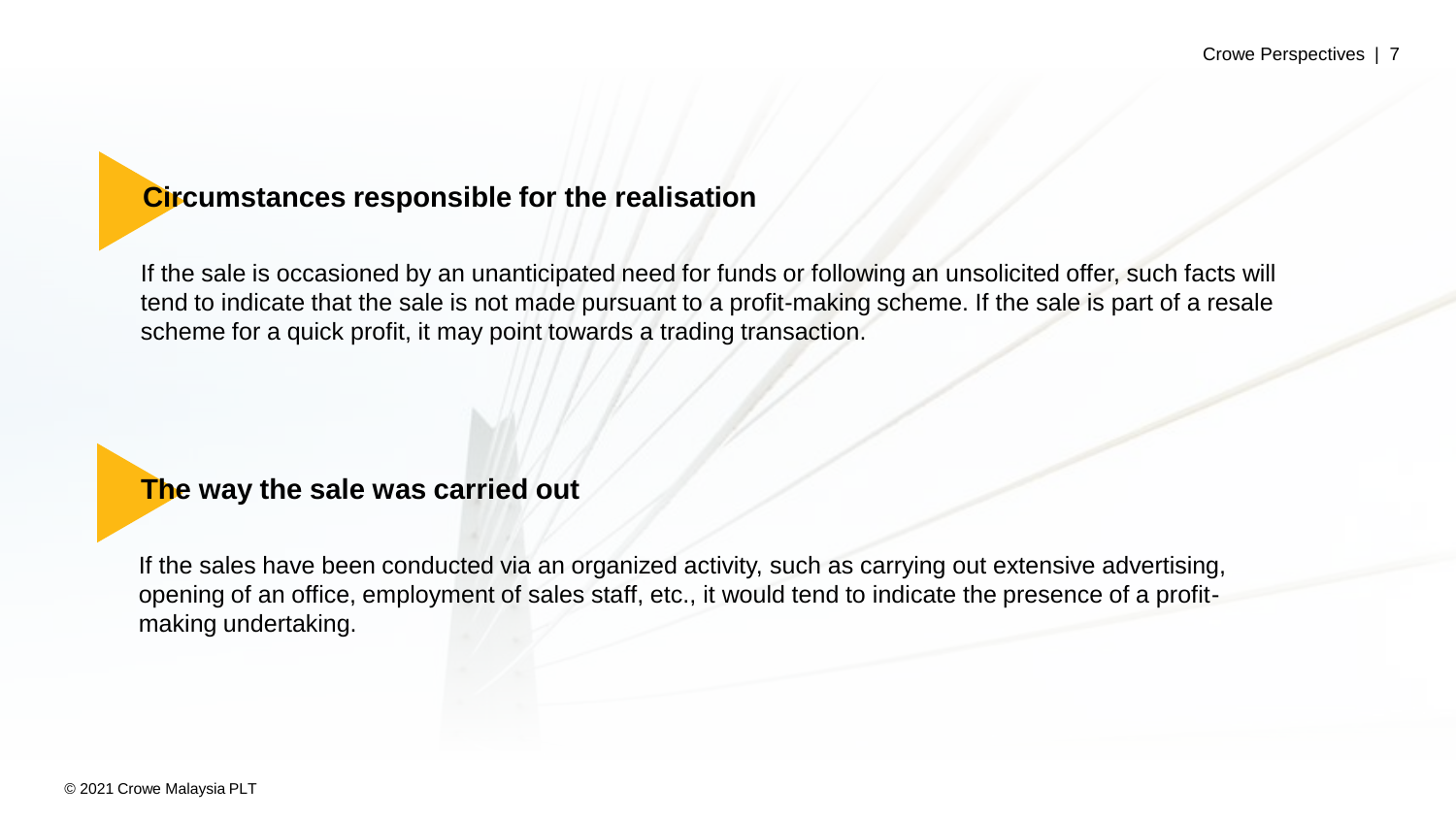### **Improvement made to the asset**

If material alterations or improvements have been made to the asset acquired or that its character or quality has been changed to make it more readily marketable, it would tend to indicate a profit-making undertaking. However, if an asset was clearly acquired for other purposes and subsequent improvement was done to render it more saleable after it was no longer useful for such original purpose, it shall not cause the gain to be taxable. For example, renovation work was carried out prior to disposal of a residential house of which the owner had been living for more than 10 years, the renovation work done shall not frustrate the original intention to acquire the property, which was clearly not for trading.

# **The method of financing**

A short-term loan is usually taken to purchase trading stock and the taxpayer would rely solely on the future disposal at a profit to repay the borrowings. On the other hand, a long term loan is usually taken to finance long-term investment.

Besides, the financial ability of the taxpayer to acquire the asset is an indicator of whether the asset is acquired for long term investment. In the case where adequate capital or reserves exist to finance long term assets, the taxpayer would be in a stronger position to maintain itself as a long term investor.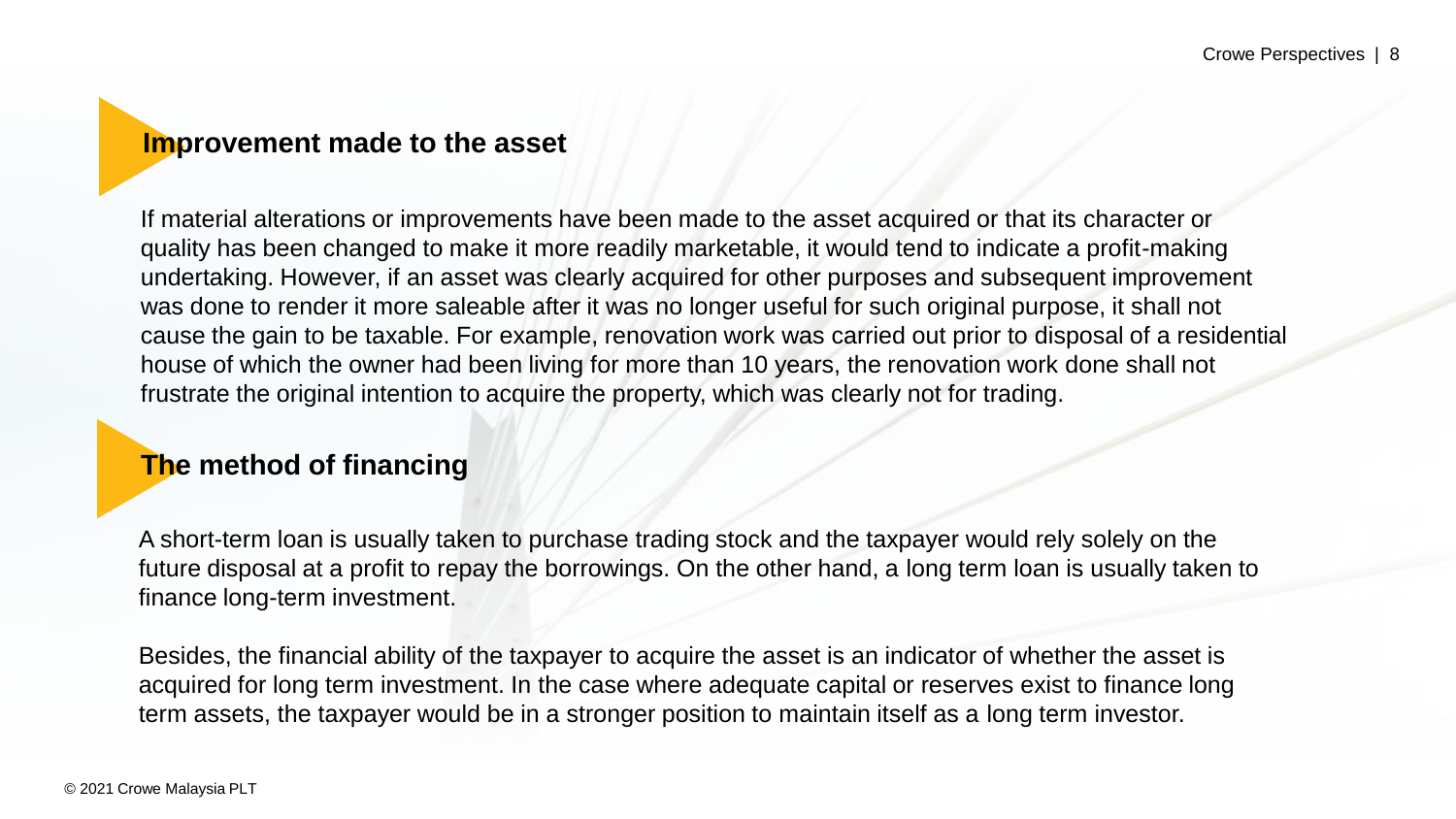# **Summary**

Whether the gains would be regarded as profits attributable to trading activities (which are taxable) or profits from sale of investments (which are not taxable) would be a question of fact and depend on whether any badges of trade elements exist from the taxpayer's conduct from the point of acquisition to the point of disposal.

The fulfilment of either one or more of the above factors in itself may not be conclusive that trading activities are being carried out. Usually, an in-depth analysis of the facts of the case would be required and all factors are to be viewed in totality to reinforce the treatment of the gain. The onus of proof on whether an asset is to be regarded as a long-term investment or as a trading asset lies with the taxpayer to justify. Documentations such as sale and purchase agreements, minutes of board meeting, availability of funds at the time of acquisition of the asset and accounting classifications are required to substantiate a long-term investment motive.



**Kathrina Lim Associate Director of Corporate Tax Compliance**

**Need assistance on these matters?** Please contact us if you wish to seek clarification on any of these issues.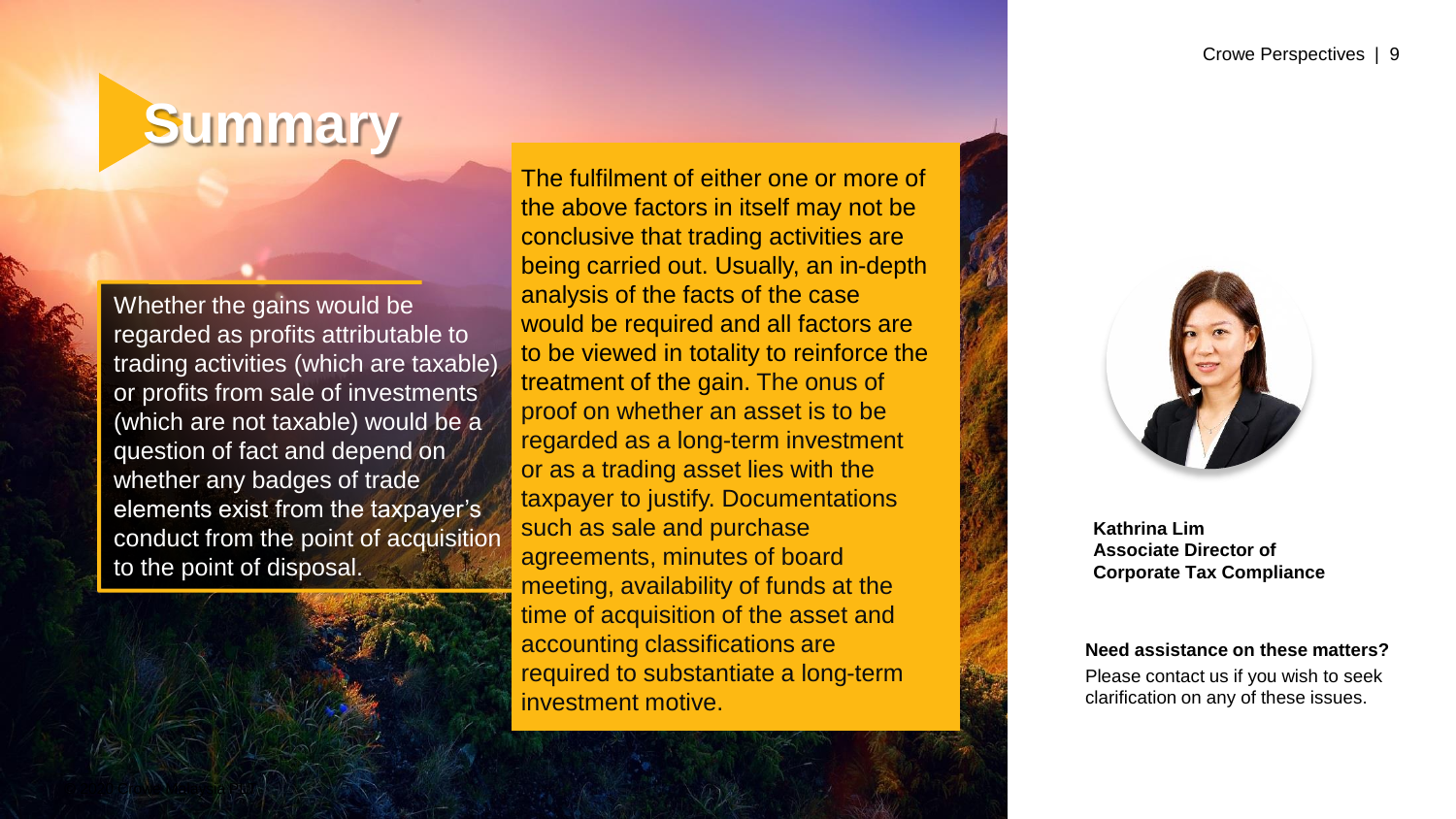

# **Our offices (West Malaysia)**

#### **Kuala Lumpur**

Level 16, Tower C, Megan Avenue 2, 12 Jalan Yap Kwan Seng, 50450 Kuala Lumpur, Malaysia

+603 2788 9898 Main +603 2788 9899 Fax

#### **Klang**

Suite 50 -3, Setia Avenue, No. 2, Jalan Setia Prima SU13/S, Setia Alam, Seksyen U13, 40170 Shah Alam, Selangor, Malaysia

+603 3343 0730 Main +603 3344 3036 Fax

#### **Ipoh**

A-2-16, 2nd Floor, Wisma MFCB 1, Persiaran Greentown 2 Greentown Business Centre 30450 Ipoh, Perak Darul Ridzuan Malaysia

+605 238 0411 Main

#### **Penang**

Level 6, Wisma Penang Garden, 42 Jalan Sultan Ahmad Shah, 10050 Penang, Malaysia

+604 227 7061 Main +604 227 8011 Fax

#### **Melaka**

52 Jalan Kota Laksamana 2/15, Taman Kota Laksamana, Seksyen 2, 75200 Melaka, Malaysia

+606 282 5995 Main +606 283 6449 Fax

#### **Johor Bahru**

E-2-3 Pusat Komersial Bayu Tasek , Persiaran Southkey 1, Kota Southkey , 80150 Johor Bahru , Johor, Malaysia

+607 288 6627 Main +607 338 4627 Fax

#### **Muar**

8, Jalan Pesta 1/1, Taman Tun Dr. Ismail 1, Jalan Bakri, 84000 Muar, Johor, Malaysia

+606 952 4328 Main +606 952 7328 Fax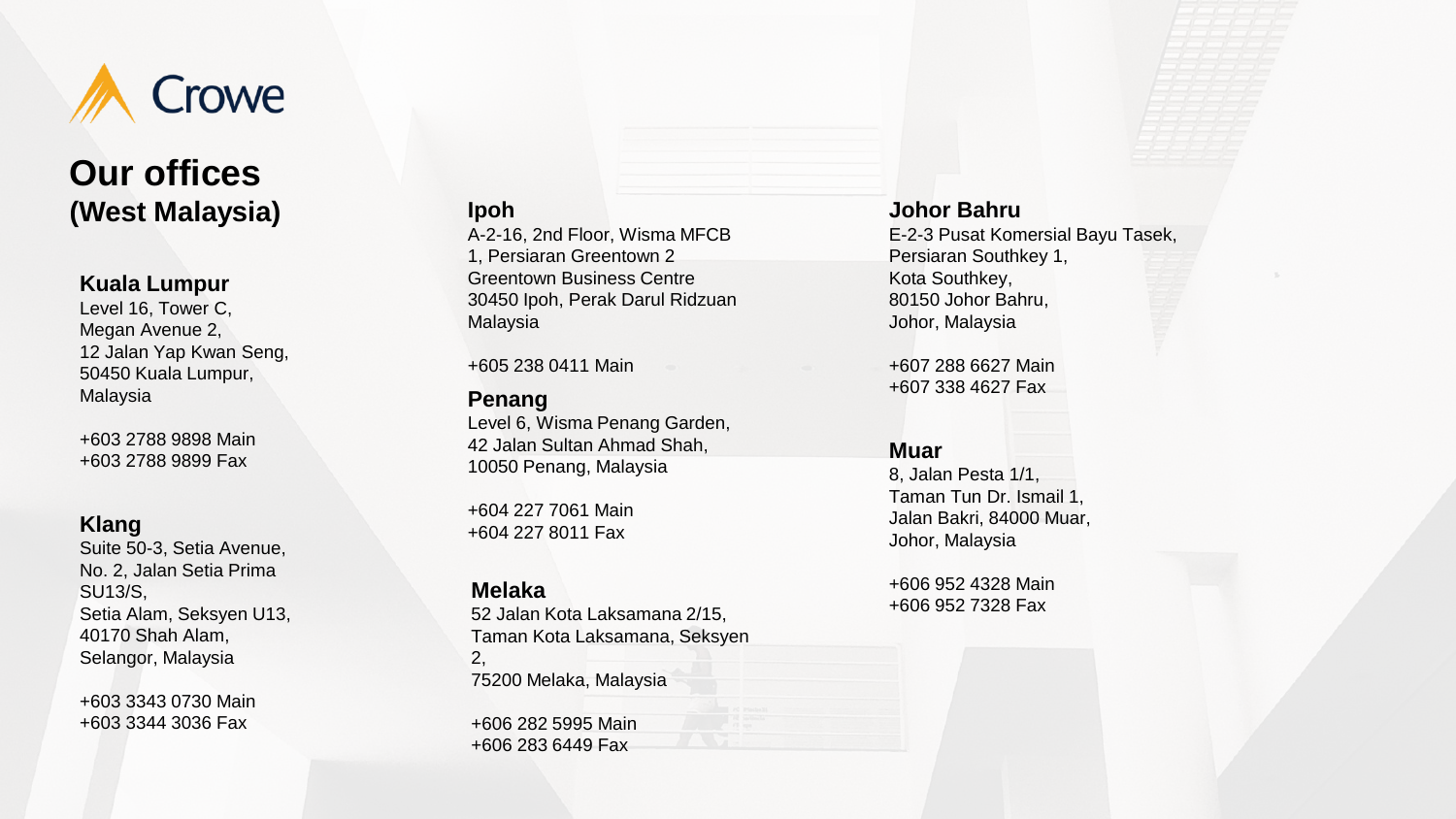

# **Our offices (East Malaysia)**

#### **Kuching - iCom Square**

2nd Floor, C378, Block C, iCom Square, Jalan Pending, 93450 Kuching, Sarawak, Malaysia

+6082 552 688 Main +6082 266 987 Fax

#### **Kuching - Brighton Square**

2nd Floor, Lots 11994 - 11996, Brighton Square, Jalan Song, 93350 Kuching, Sarawak, Malaysia

+6082 285 566 Main +6082 285 533 Fax

#### **Miri** Lot 2395, Block 4, Bulatan Business Park, Jalan Bulatan Park, 98000 Miri, Sarawak, Malaysia

+6085 658 835 Main +6085 655 001 Fax

#### **Bintulu**

1st floor, Lot 4542 -4543, Jalan Abang Galau Shophouse , Kampung Masjid, 97000 Bintulu, Sarawak, Malaysia

+6086 333 328 Main +6086 334 802 Fax

#### **Sibu**

1st & 2nd Floor, No. 1 Lorong Pahlawan 7A2, Jalan Pahlawan, 96000 Sibu, Sarawak, Malaysia

+6084 211 777 Main +6084 216 622 Fax

#### **Labuan**

Lot 36, Block D, Lazenda Centre, Jalan OKK Abdullah, P.O. Box 81599, 87025, Labuan, Malaysia

+6087 417 128 Main +6087 417 129 Fax

#### **Kota Kinabalu**

Damai Plaza 3, 3rd Floor, C11, Jalan Damai 88300, P.O. Box 11003, 88811 Kota Kinabalu, Sabah, Malaysia

+6088 233 733 Main +6088 238 955 Fax

#### **Tawau**

No.194, 2nd Floor, Block B, Wisma DS, Jalan Bakau 91000 Tawau Sabah, Malaysia

+6089 771 040 Main